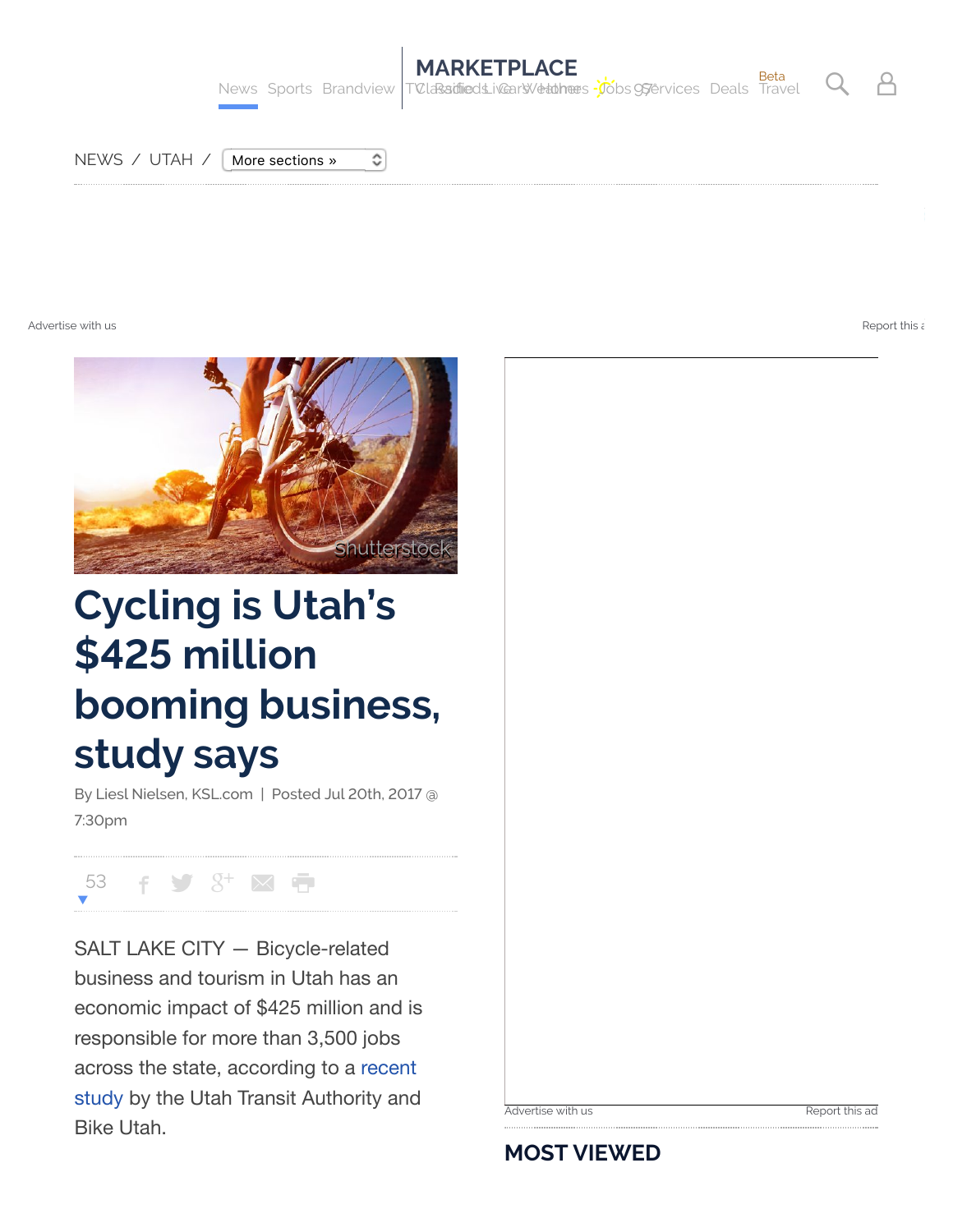The year-and-a-half long study analyzed the economic and health benefits associated with active transportation, which has recently witnessed a push across Utah as state leaders call for an increase in accessible infrastructure for alternative forms of transport.

In May, Gov. Gary Herbert announced a goal to "develop an additional 1,000 miles of family-friendly trails and bike paths over the next 10 years to provide and promote active connections to school, work and outdoor recreation in urban and rural communities throughout the state."

In 2015, the League of American Bicyclists named Utah the fifth most bike-friendly state thanks to its pro-bike legislation, planning and education programs. Utah is currently 12th in the nation for commuting to work via bike with a 0.9 percent commuting bike share.

ADVERTISEMENT

- **1. Man accused of violent rampage, [attacking former boss sentenced to](http://www.ksl.com/?sid=45089672&nid=148) prison**
- **2. [Crews battling 900-acre wild](http://www.ksl.com/?sid=45128540&nid=148)fire in Box Elder County**
- **3. [Man arrested for murder in connection](http://www.ksl.com/?sid=45120487&nid=157) to decomposing body**
- **4. [Actor John Heard, of 'Home Alone'](http://www.ksl.com/?sid=45121548&nid=1205) movies, dies at 71**
- **5. [After losing 5 babies in 11 months, Utah](http://www.ksl.com/?sid=45113101&nid=148) family teaches others to grieve through gifting**
- **6. [Trump: USS Ford is '100,000-ton](http://www.ksl.com/?sid=45119019&nid=157) message to the world'**
- **7. [Herriman house a total loss after two](http://www.ksl.com/?sid=45124196&nid=148)alarm fire**
- **8. '2 angels' save BYU basketball alum [from near-fatal wasp attack in Hawaii](http://www.ksl.com/?sid=45112816&nid=148)**
- **9. [Teen charged in fatal prom night crash](http://www.ksl.com/?sid=45116743&nid=148) agrees to transfer to adult court**
- **10. Park City launches first all-electric [bike-share program in the nation](http://www.ksl.com/?sid=45126988&nid=148)**

[Advertise with us](http://ads.ksl.com/) **Advertise** with us **Report** this ad

The economic impact of cycling-related businesses in Utah was \$303.9 million in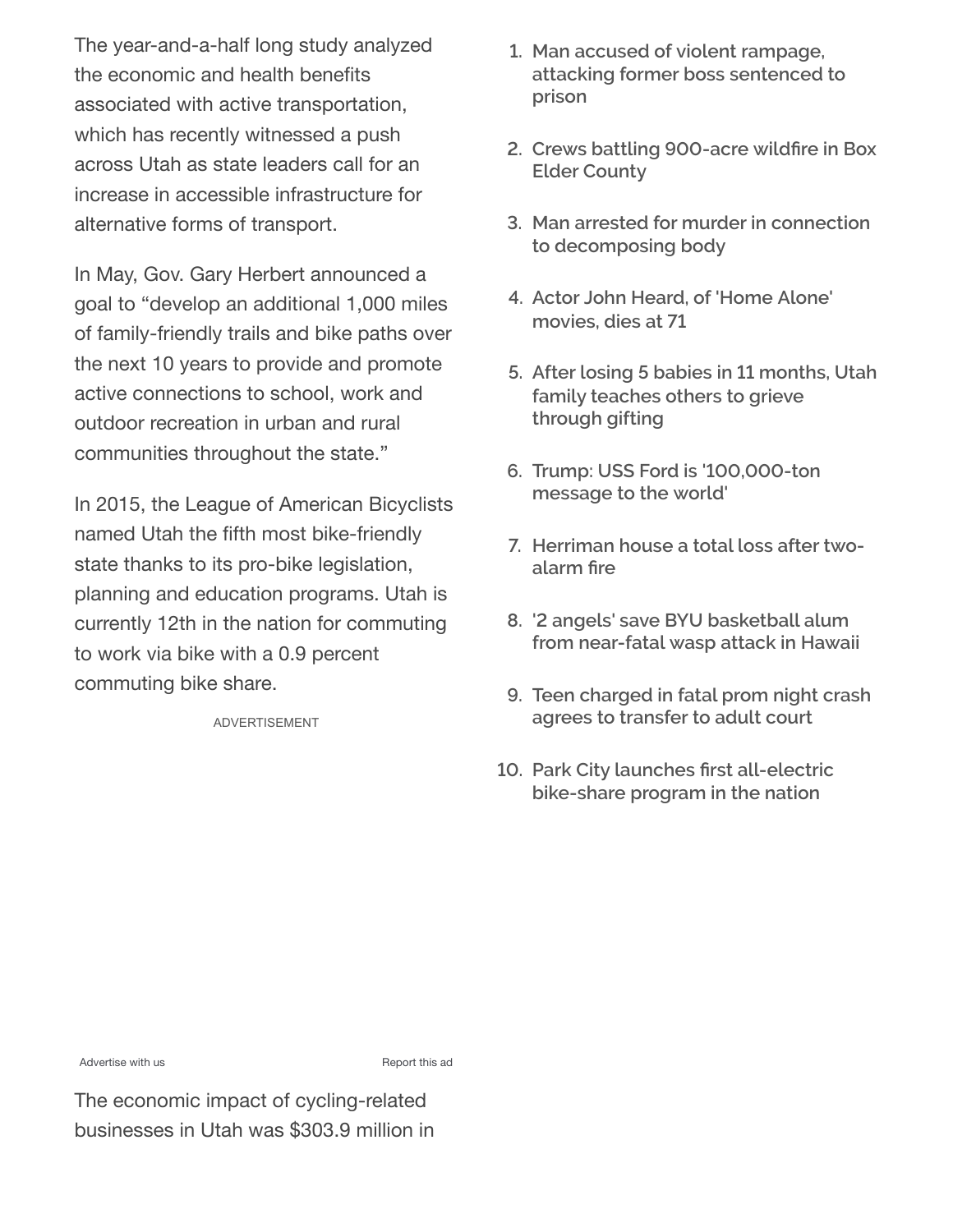2015, responsible for nearly 2,000 jobs and accounting for over \$46 million in income. Over \$61 million is spent on bike tourism each year in Utah, multiplying to over \$121 million in economic output or total sales, 1,500 jobs and \$46 million in earned income.

The study focused on two oft-visited trails to gauge the economic impact of multi-use path and bicycle trails, including the Murdock Canal Trail in Utah County and the Dead Horse point trails in Moab.

The Murdock Canal Trail costs \$113,000 each year to maintain, but generates over \$3.6 million annually in economic impact. Bicyclists visiting Dead Horse Points trails generate \$19 million annually in economic impact, \$11 million of that from overnight trips.

"UTA encourages people to ride their bikes and take trails to get to our trains and buses. We do this by partnering with communities to build bike paths and trails along our routes. We have also added bike lockers and racks to our trains and buses," said UTA CEO Jerry Benson in a news release. "This study validates what we at UTA already knew, that biking and walking is an important part of local economies and a healthy choice for our passengers."

Nearly 45 percent of Utahns get less than the 150 minutes of recommended physical activity each week, according to the study, but those same people could save \$3.07 in annual health care costs for every mile

[Advertise with us](http://ads.ksl.com/) and the control of the [Report this ad](http://www.ksl.com/?sid=45103427&nid=148&title=cycling-is-utahs-425-million-booming-business-study-says#)



Updated: Friday July 21, 2017 10:38 pm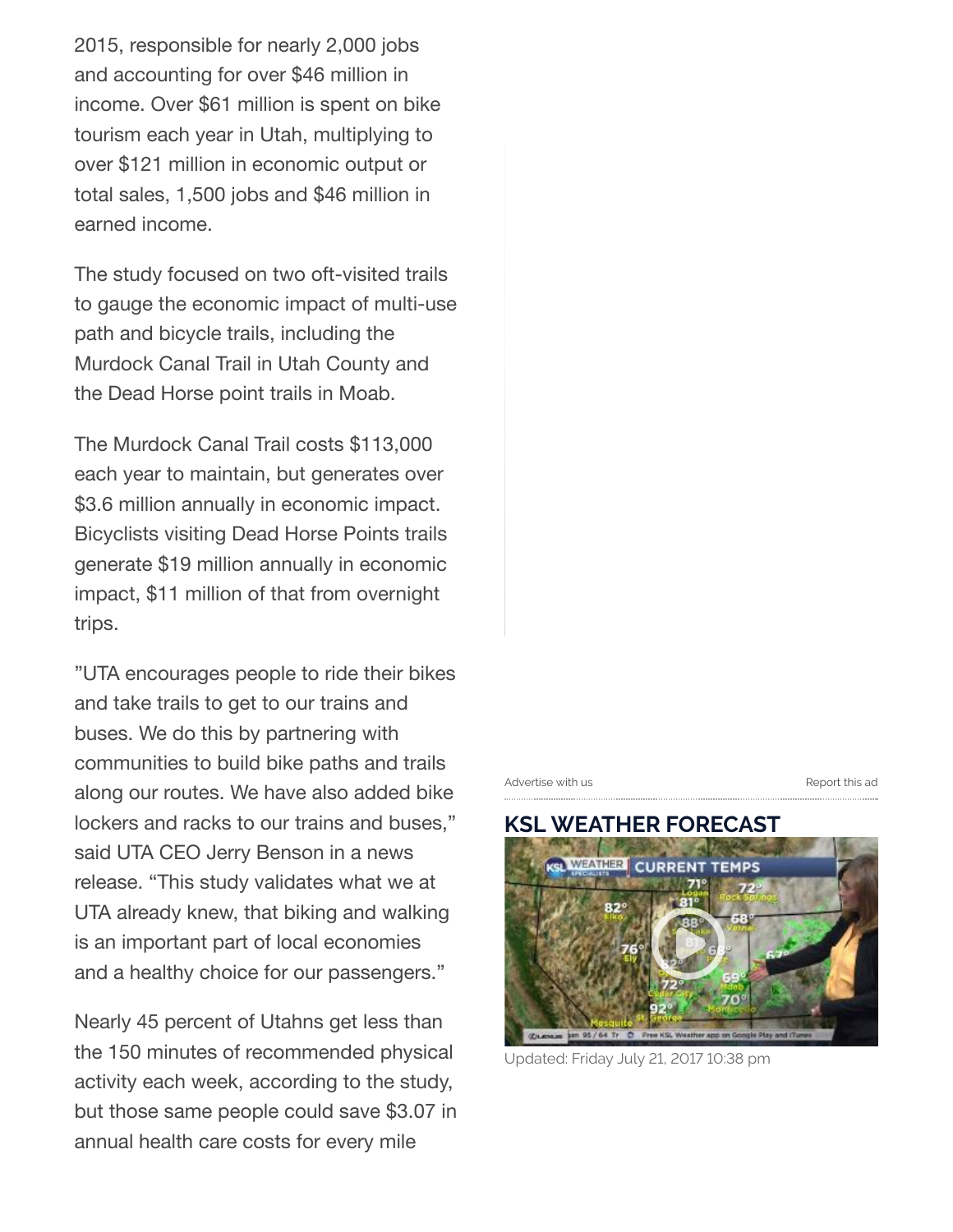they walk or \$0.75 for each mile they bike.

If someone walked 2 miles a day each day of the year, they could average \$2,235 in annual savings on their health care costs, the study said. If the same person bikes 10 miles a day, they would save \$2,730 each year.

"We are very excited about both the outcomes of this study and the associated tools that were created to quantify benefits of active transportation," said Bike Utah executive director Phil Sarnoff in a news release. "This study is a great first step in showing the general public, municipalities, the business and health communities and our elected officials that investing in bicycling and walking for both transportation and recreation can pay dividends in numerous sectors and all across the state of Utah."



## **More stories you may be interested in**



Idaho [resident](http://www.ksl.com/?sid=45107149&nid=1419) catches



**SPONSORED** 5 most [important](http://www.ksl.com/?sid=44009138&nid=1414) money



to hide newborn's